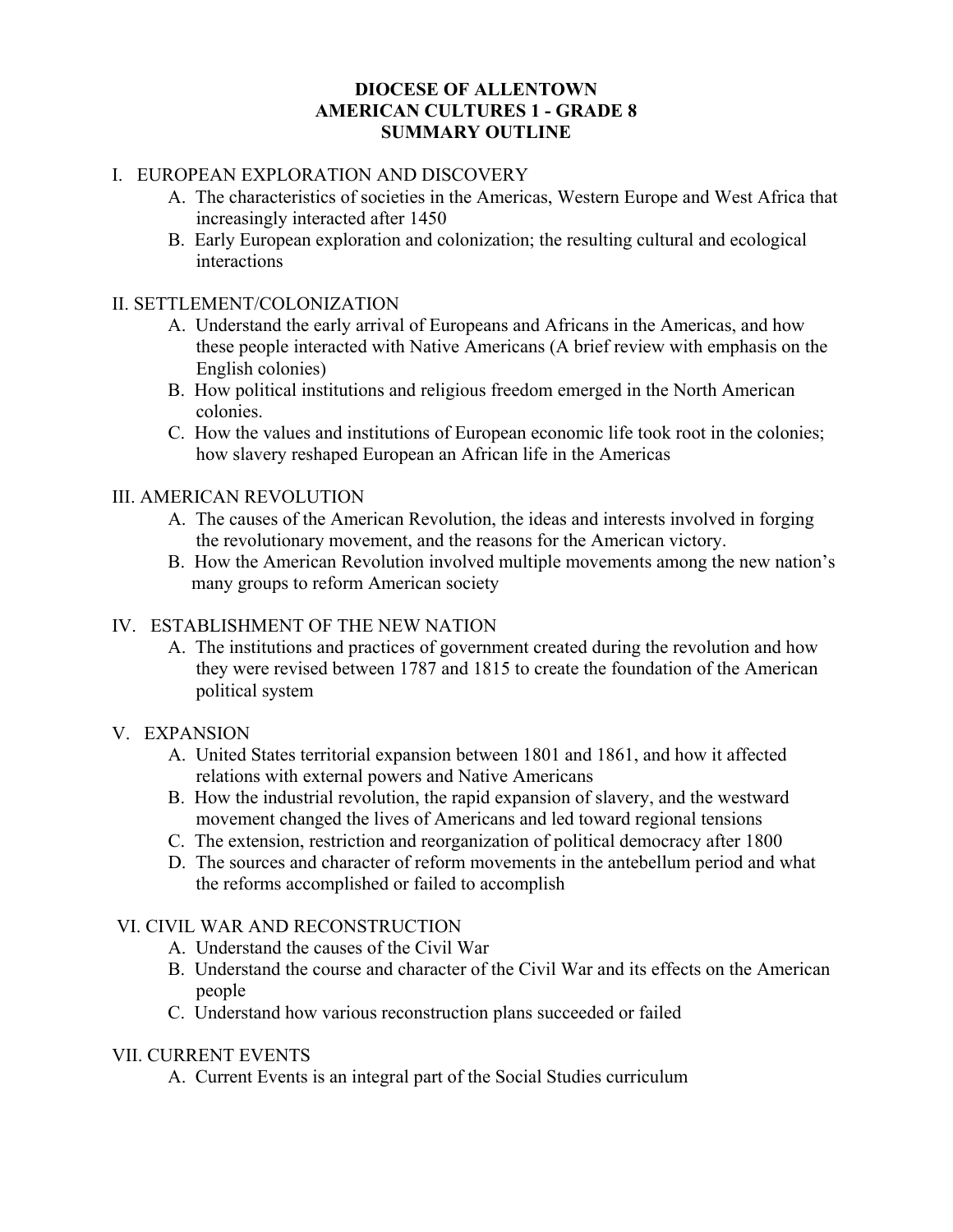## **DIOCESE OF ALLENTOWN FOURTH GRADE SOCIAL STUDIES CURRICULUM SUMMARY OUTLINE**

### I. MAP SKILLS

- II. REGIONS OF THE NORTHEASTERN UNITED STATES OF AMERICA
	- A. The New England Region
	- B. The Middle Atlantic Region

#### III. PENNSYLVANIA

- A. The geography of Pennsylvania
- B. The Historical Development of Pennsylvania
- C. The Government of Pennsylvania
- D. The Economy of Pennsylvania
- E. The Present-Day People and Culture

## IV. REGIONS OF THE SOUTHERN AND CENTRAL UNTIED STATES OF AMERICA

- A. The Southeast Region
- B. The Midwest Region

# V. REGIONS OF THE WESTERN UNITED STATES OF AMERICA

- A. The southwest Region
- B. The West Region
- C. The Hawaiian Islands and Alaska

#### VI. CURRENT EVENTS

A. Current Events is an integral part of the Social Studies curriculum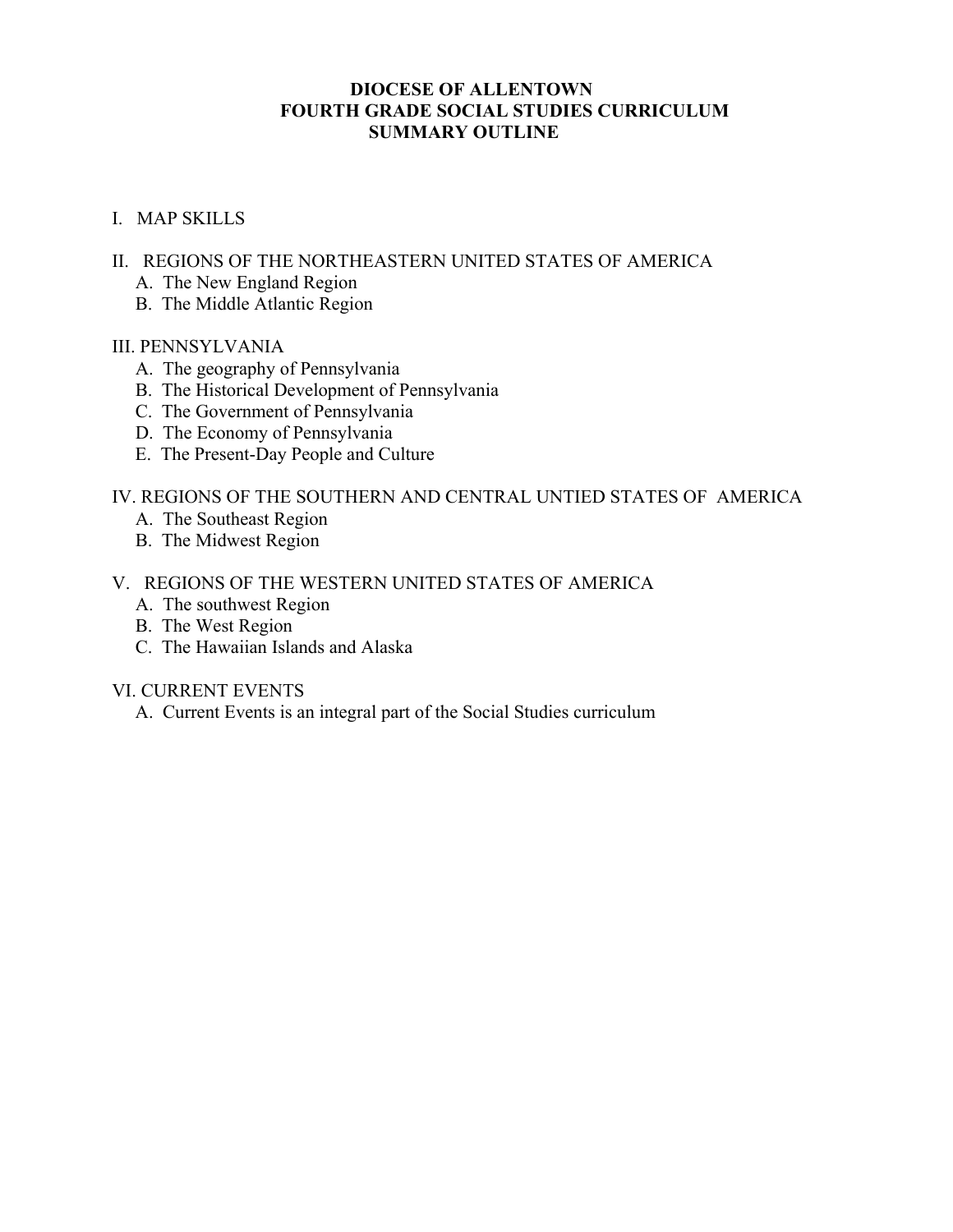### **DIOCESE OF ALLENTOWN FIFTH GRADE SOCIAL STUDIES CURRICULUM SUMMARY OUTLINE**

## I. MAP SKILLS

## II. OUR NEIGHBOR TO THE NORTH: CANADA

- A. Physical Geography
- B. Cultural Geography

## III. EARLY AMERICANS

- A. Geography
- B. Pre-history
- C. North American Indians

# IV. AGE OF EXPLORATION AND COLONIZATION

- A. Vikings
- B. The Crusades
- C. The Travels of Marco Polo
- D. The Portuguese
- E. The Spanish
- F. The French
- G. The Dutch and Swedish
- H. The English

## V. THE AMERICAN REVOLUTION

- A. Geography
- B. The French and Indian War
- C. The colonies changing role with England
- D. The Revolution
- E. The Revolutionary War
- VI. THE CONSTITUTION
	- A. The Articles of Confederation
	- B. The Constitutional Convention
	- C. The Constitution
	- D. The Bill of Rights and the Amendment process
	- E. Duties of a citizen

## VII. CURRENT EVENTS

A. Current Events is an integral part of the Social Studies curriculum.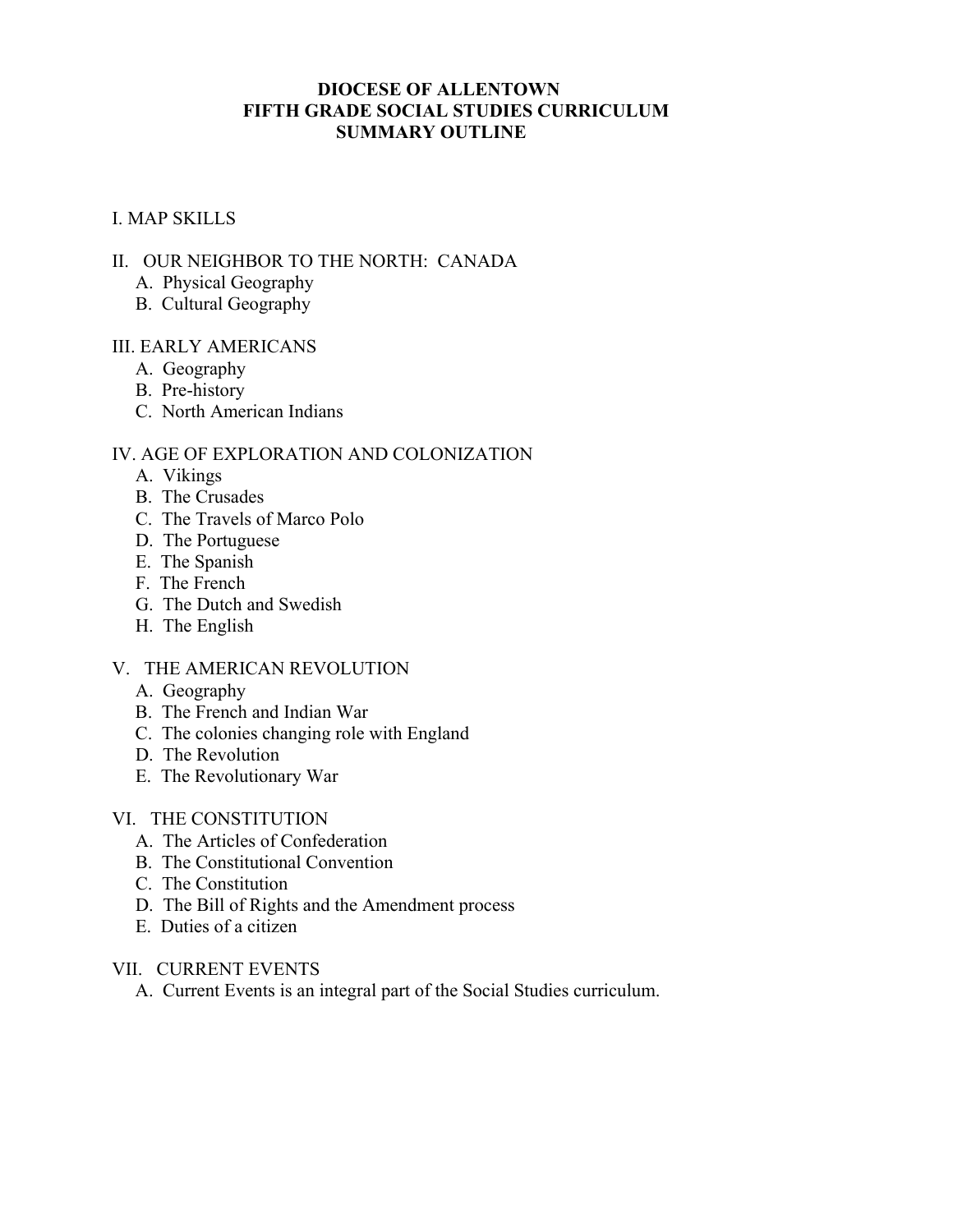## **DIOCESE OF ALLENTOWN SIXTH GRADE SOCIAL STUDIES CURRICULUM SUMMARY OUTLINE**

### I. THE WORLD

- A. The Earth Geographic Overview
- B. The people of the world From Prehistoric to Historic

### II. THE CIVILIZATIONS OF THE ANCIENTS

- A. Egypt
- B. The Fertile Crescent
- C. The Indus River Valley
- D. China

### III. EUROPE - THE BRIDGE TO THE MIDDLE AGES

- A. The Greeks
- B. The Romans

### IV. THE MIDDLE AGES

- A. The Early Middle Ages
- B. The Later Middle Ages
- C. The Renaissance
- D. The Reformation

#### V. MODERN EUROPE

- A. Exploration and Colonization
- B. The Age of Revolution (Industrial and Military)
- C. Europe in the 20th Century

#### VI. EUROPE TODAY

- A. Northern Europe
- B. West Central Europe
- C. Southern Europe
- D. Eastern Europe

 E. Russia and Eurasia - From the Soviet Union to the Commonwealth of Independent **Nations** 

#### VII. CURRENT EVENTS

A. Current Events is an integral part of the Social Studies curriculum.